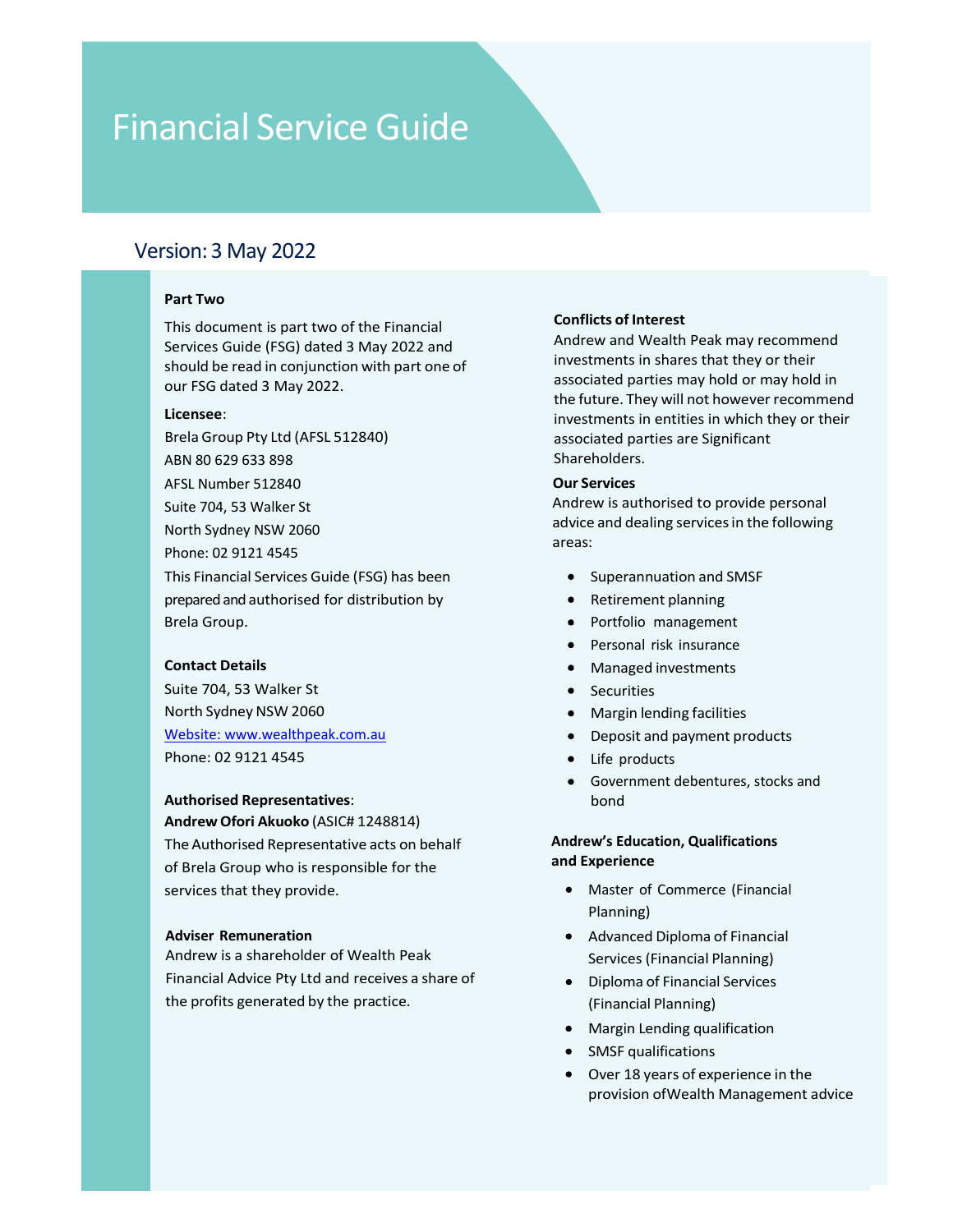## Version: 3 May 2022

**EXECUTE:**<br> **EXECUTE:**<br> **Part Two**<br> **Part Two**<br> **Part Two**<br> **Part Two**<br> **Part Two**<br> **Part Two**<br> **Part Two**<br> **Part Two**<br> **Part Two**<br> **Part Island Account Fig. deted 1 July 2021 and<br>
<b>Part Island Wealth Peak m**<br> **Dart Proper** 

## Licensee:

ABN 80 629 633 898 AFSL Number 512840 Suite 704, 53 Walker St North Sydney NSW 2060 Phone: 02 9121 4545 **Part Two**<br>
This document is part two of the Financial<br>
Tervices Guide (FSG) dated 1 July 2021 and<br>
Services Guide (FSG) dated 1 July 2021.<br> **Conflicts of Interest**<br>
Show FSG dated 1 July 2021.<br>
Investments in shares that **Part Two**<br> **Part Two**<br>
This document is part two of the Financial<br>
Services Guided 1 July 2021 and<br>
Should be read in conjunction with part one<br>
and and Wealth Peak may recommend<br>
ofour FSG dated 1 July 2021.<br> **Licensee:** 9. STAT TWO THE POST CONTROLL THE PROPORT ON A CONTROLL ON A CONTROLL CONDUCT SCREAM SHOW SERVICE SQUICE (FSG) dated 1 July 2021 and<br>
Services Guide (FSG) dated 1 July 2021 and<br>
stroughle read in conjunction with part one **Part Two**<br>
This document is part two of the Financial<br>
Services Guide (FSG) dated 1 July 2021 and<br>
should be read in conjunction with part one<br>
licensee:<br>
Licensee:<br>
Licensee:<br>
Licensee:<br>
Licensee:<br>
Services Guide (AFSL 5 Part Iwo<br>
Shericas Guide (FSG) dated 1 July 2021 and<br>
Services Guide (FSG) dated 1 July 2021 and<br>
should be read in conjunction with part one<br>
in an and Wealth Peak may recommend<br>
investments in shares that they or their<br> This document is part two of the Financial<br>
Services Guide (FSG) dated 1 July 2021 and<br>
Should be read in conjunction with part one<br>
should be read in conjunction with part one<br>
shocked parts proper PV Ltd (AFSL 512840)<br>
R Couries<br>
License:<br>
License:<br>
License:<br>
Brela Group Pty Ltd (AFSL 512840)<br>
The Future. They will not however<br>
ABN 80 629 633 898<br>
AFSL Number 512840<br>
Suite 70, 53 Walker St<br>
State 70, 53 Walker St<br>
North Sydney NSW 2060<br>
Ph AGN 80 629 633 898<br>
ABN 80 629 633 898<br>
ABN 80 629 633 898<br>
AGN 80 629 633 898<br>
Noth Sydney NSW 2060<br>
None: 02 9121 4545<br>
This Financial Services Guide (FSG) has been<br>
prepared and authorised for distribution by<br>
Nels Grou AD NO 229 0350<br>
AFSL Number 512840<br>
Suite 704, 53 Walker St<br>
North Sydney NSW 2060<br>
The Ancience: 02 91214 545<br>
This Financial Services Guide (FSG) has been<br>
The Satill Conviction By<br>
The Satill Conviction Band and Convict First Willien Sizon (Warrell and Sizon (Warrell and Sizon (Warrell and Sizon (Warrell and Sizon)<br>
Phone: 02 9121 4545<br>
This Finnacial Services Guide (FSG) has been<br>
representative and dealing services in the<br>
Finnacial Ser Souther one, 33 warker states and the providing framcal Services by the metallity of Breland Services in the Sinancial Services Guide (FSG) has been<br>
This Financial Services Guide (FSG) has been<br>
prepared and authorised fo Notin syding was visited and dealing services in the<br>
Phone: 02 91214545<br>
This Financial Services Guide (FSG) has been<br>
prepared and authorised for distribution by<br>
Brela Group.<br>
Brela Group.<br> **Contact Details**<br> **Contact D** 

2060 Website: www.wealthpeak.com.au

prepared and uthorised for distribution by<br>
Sheela Group.<br>
Sheeka Group.<br>
Sheeka Group.<br>
Sheeka Shorts Symbol and Personal risk insurance<br>
North Sydney NSW<br>
Noth Sydney NSW<br>
2060<br>
2060<br>
2060<br>
2060<br>
2061 - Securities<br>
North Brela Group.<br>
Contact Details<br>
Suite 70, 53 Walker St<br>
Suite 204, 53 Walker St<br>
North Sydney NSW<br>
North Sydney NSW<br>
North Sydney NSW<br>
North Sydney NSW<br>
2060<br>
Potenties<br>
Margin lending facilities<br>
Margin lending facilities<br> Contact Details<br>
Suite 704, 53 Walker St<br>
North Sydney NSW<br>
North Sydney NSW<br>
North Sydney NSW<br>
North Sydney NSW<br>
North Sydney NSW<br>
Nexthere www.wealthpeak.com.au<br>
Phone: 02 9121 4545<br>
Phone: 02 9121 4545<br>
Phone: 02 9121 4

## Adviser Remuneration

This document is part two of the Financial Services Guide (FSG) dated 1 July 2021 and should be read in conjunction with part one **CONTROVE STATE (STATE)**<br> **CONTROVER DEATER (STATE)**<br>
This document is part two of the Financial<br>
Services Guide (FSG) dated 1 July 2021 and<br>
Services Guide (FSG) dated 1 July 2021.<br>
Should be read in conjunction with part **EXECUTE:**<br> **BRELA SERVICE GUIDE**<br> **BRELA TWO**<br> **EXECUTE:**<br> **BRELA THE SCONDING SURFADE CONDUCED AND ASSEMBLY AND SURFADE SURFADE SURFADE SURFADE OF SCOND FSG dated 1 July 2021 and<br>
Show IF SG dated 1 July 2021.<br>
<br>
<b>EXECUT Conflicts of Interest**<br>Ian and Wealth Peak may recommend<br>investments in shares that they or their<br>associated parties may hold or may hold in<br>the future. They will not however<br>recommend investments in entities in which **Conflicts of Interest**<br>Ian and Wealth Peak may recommend<br>investments in shares that they or their<br>associated parties may hold or may hold in<br>the future. They will not however<br>recommend investments in entities in which<br>the **Conflicts of Interest**<br>Ian and Wealth Peak may recommend<br>investments in shares that they or their<br>associated parties may hold or may hold in<br>the future. They will not however<br>recommend investments in entities in which<br>the **Conflicts of Interest**<br>Ian and Wealth Peak may recommend<br>investments in shares that they or their<br>associated parties may hold or may hold in<br>the future. They will not however<br>recommend investments in entities in which<br>the **Conflicts of Interest**<br>Ian and Wealth Peak may recommend<br>investments in shares that they or their<br>associated parties may hold or may hold in<br>the future. They will not however<br>recommend investments in entities in which<br>the **Conflicts of Interest**<br>Ian and Wealth Peak may recommend<br>Investments in shares that they or their<br>associated parties may hold or may hold in<br>the future. They will not however<br>recommend investments in entities in which<br>Sig **Conflicts of Interest**<br>
Ian and Wealth Peak may recommend<br>
investments in shares that they or their<br>
investments in shares that they or their<br>
the future. They will not however<br>
recommend investments in entities in which<br> **Conflicts of Interest**<br>
lan and Wealth Peak may recommend<br>
investments in shares that they or their<br>
associated parties may hold or may hold in<br>
the future. They will not however<br>
recommend investments in entities in whic Conflicts of Interest<br>
Ional and Wealth Peak may recommend<br>
Investments in shares that they or their<br>
investments in shares that they or their<br>
associated parties may hold or may hold in<br>
the future. They will not however<br> **Conflicts of Interest**<br>
Ian and Wealth Peak may recommend<br>
Investments in shares that they or their<br>
Investments in shares whold or may hold in<br>
Inter future. They will not however<br>
recommend investments in entities in wh **Conflicts of Interest**<br>
Ian and Wealth Peak may recommend<br>
investments in shares that they or their<br>
associated parties may hold or may hold in<br>
the future. They will not however<br>
recommend investments in entities in whic **Conflicts of Interest**<br>
Ian and Wealth Peak may recommend<br>
investments in shares that they or their<br>
associated parties may hold or may hold in<br>
the future. They will not however<br>
recommend investments in entities in whic ts of Interest<br>
d Wealth Peak may recommend<br>
ments in shares that they or their<br>
ated parties may hold or may hold in<br>
rure. They will not however<br>
mend investments in entities in which<br>
ruch associated parties are<br>
cant S ts of Interest<br>d Wealth Peak may recommend<br>ments in shares that they or their<br>ted parties may hold or may hold in<br>ture. They will not however<br>mend investments in entities in which<br>rether associated parties are<br>cant Shareho ts of Interest<br>d Wealth Peak may recommend<br>ments in shares that they or their<br>ated parties may hold or may hold in<br>ture. They will not however<br>mend investments in entities in which<br>cant Shareholders.<br>cant Shareholders.<br>and Exercite<br>of Wealth Peak may recommend<br>ments in shares that they or their<br>ated parties may hold or may hold in<br>ture. They will not however<br>mend investments in entities in which<br>referred in their associated parties are<br>ant S ments in shares that they or their<br>the parties may hold or may hold in<br>ture. They will not however<br>mend investments in entities in which<br>their associated parties are<br>**coality** their associated parties are<br>and Shareholders. ture. They will not however<br>mend investments in entities in which<br>r their associated parties are<br>acant Shareholders.<br>ervices<br>authorised to provide personal<br>and dealing services in the<br>ing areas:<br>Superannuation and SMSF<br>Ret

Significant Shareholders.<br>
Our Services<br>
lan is authorised to provide personal<br>
advice and dealing services in the<br>
following areas:<br>
• Superannuation and SMSF<br>
• Retirement planning<br>
• Portfolio management<br>
• Personal ris authorised to provide personal<br>
e and dealing services in the<br>
ving areas:<br>
Superannuation and SMSF<br>
Retirement planning<br>
Portfolio management<br>
Personal risk insurance<br>
Managed investments<br>
Securities<br>
Margin lending facil

- 
- 
- Portfolio management
- Personal risk insurance
- 
- **Securities**
- 
- 
- Life products
- bond and the contract of the contract of the contract of the contract of the contract of the contract of the c e and dealing services in the<br>
ving areas:<br>
Superannuation and SMSF<br>
Retirement planning<br>
Portfolio management<br>
Personal risk insurance<br>
Managed investments<br>
Securities<br>
Margin lending facilities<br>
Deposit and payment produ ring areas:<br>
Superannuation and SMSF<br>
Retirement planning<br>
Portfolio management<br>
Personal risk insurance<br>
Managed investments<br>
Securities<br>
Margin lending facilities<br>
Deposit and payment products<br>
Life products<br>
Life produc Superannuation and SMSF<br>Retirement planning<br>Portfolio management<br>Personal risk insurance<br>Managed investments<br>Securities<br>Margin lending facilities<br>Deposit and payment products<br>Life products<br>Government debentures, stocks and

## Experience

- 
-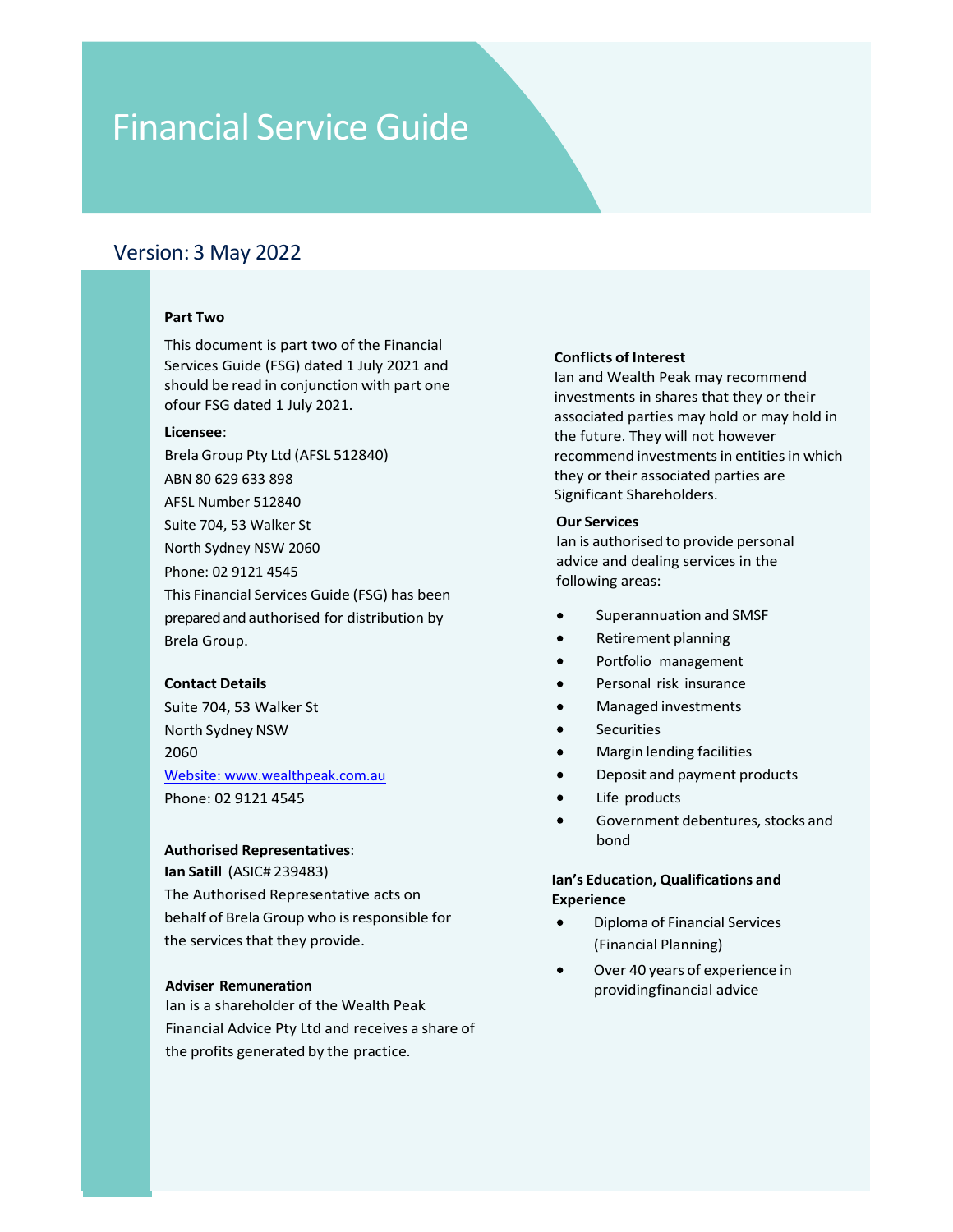## Version: 3May2022

**EXECUTE:**<br> **Part Two**<br> **Part Two**<br> **Part Two**<br> **Part Two**<br> **Part Two**<br> **Part Two**<br> **Part Two**<br> **Part Two**<br> **Part Two**<br> **Part Two of the Financial**<br> **Particular Part Of Two Services**<br> **Particular Particular Part Of Two Cou EXERCT AND SERVICE GUIDE<br>
SERVICE GUIDE<br>
Version: 3 May 2022<br>
Part Two<br>
This document is part two of the Financial<br>
Services Guide (FSG) dated 1 July 2021 and<br>
should be read in conjunction with part one<br>
of our FSG dated** 

## Licensee:

**EXECUTE:**<br>
Many 2022<br>
Many 2022<br>
Many 2022<br>
Many 2022<br>
Many 2022<br>
This document is part two of the Financial<br>
Services Guide (FSG) dated 1 July 2021 and<br>
Services Guide (FSG) dated 1 July 2021<br>
Many 2021<br>
Many 2021<br>
Many ABN 80 629 633 898 AFSL Number 512840 Suite 704, 53 Walker St North Sydney NSW 2060 Phone: 02 9121 4545 Version: 3 May 2022<br>
Part Two<br>
This document is part two of the Financial<br>
Services Guide (FSG) dated 1 July 2021 and<br>
services Guide (FSG) dated 1 July 2021<br>
show the part of date of the Financial<br>
order as a profit distr Version: 3 May 2022<br>
Part Two<br>
This document is part two of the Financial<br>
Services Guided 1 July 2021 and<br>
Services Guided 1 July 2021<br>
Services Guided 1 July 2021<br>
Licensee:<br>
Icelase:<br>
Icelase:<br>
Icelase:<br>
Icelase:<br>
Icela **Part Two Associated Businesses**<br>
This document is part two of the Financial<br>
Services Guide (FSG) dated 1 July 2021 and<br>
should be read in conjunction with part one<br>
should be read at July 2021.<br>
Solon FSG dated 1 July 20 **Part Two**<br>
This document is part two of the Financial<br>
Services Guide (FSG) dated 1 July 2021 and<br>
services Guide (FSG) dated 1 July 2021 and<br>
and receives a profit distribution<br>
freatment and receives applied Account<br>
Fe Part I Wo<br>
This document is part two of the Financial<br>
Services Guide (FSG) dated 1 July 2021 and<br>
Services Guide (FSG) dated 1 July 2021 and<br>
Internate:<br>
License:<br>
License:<br>
License:<br>
License:<br>
License:<br>
Suite 704, 53 Wal This document is part two of the Financial<br>
Services Guide (FSG) dated 1 July 2021 and<br>
Services Guide (FSG) dated 1 July 2021<br>
Show the part of the Sydney Nyther of Accounting Practices:<br>
Break Group Pty Ltd (AFSL 512840) Discribes and Back and Sale of Breakth (ASL 512840)<br>
Dependent Conflicts of Interest<br>
Series Group Pty Ltd (AFSL 512840)<br>
AFSL Number 512840<br>
AFSL Number 512840<br>
North Sydney NSW 2060<br>
North Sydney NSW 2060<br>
Phone: 02 9121 ABN 80 629 633 898<br>
ABN 80 629 633 898<br>
SISI Number S12840<br>
SIGN 1076 53 Walker St<br>
North Sydney NSW 2060<br>
North Sydney NSW 2060<br>
North Sydney NSW 2060<br>
Phone: 02 9121 4545<br>
Intersection and the significant Shareh<br>
This Fi AFSL Number 512840<br>
Suite 704, 531 Walker St<br>
North Sydner SUSV 2060<br>
North Sydner SUSV 2060<br>
North Sydner SUSV 2060<br>
North Sydney NSW 2060<br>
North Sydney NSW 2060<br>
Pepared and authorised for distribution by<br>
This Financial Suite 704, 53 Walker St<br>
North Sydney NSW 20060<br>
Thus: They will not however recommend<br>
investments in entities in which they or their<br>
This Financial Services Guide (FSG) has been<br>
our services<br>
our services<br>
our services North Sydney NSW 2060<br>
investments in entities in which they or their<br>
This Financial Services Guide (FSG) has been<br>
The services of the services<br>
prepared and authorised for distribution by<br>
prepared and authorised for di

2060 Website: www.wealthpeak.com.au This Financial Services Guide (FSG) has been<br>
prepared and authorised for distribution by<br>
Brela Group.<br>
Services and dealing services<br>
Contact Details<br>
Suite 704, 53 Walker<br>
Suite 704, 53 Walker<br>
Suite 704, 53 Walker<br>
Sui prepared and uthorised for distribution by<br>
Debra is a uthorised to provide personal<br>
Brela Group.<br>
Contact Details<br>
Subsection of distribution by<br>
Subsection and dealing services in the<br>
Subsection of Mathematical State 7 Excel a Group.<br>
Since the profits and the profits of the profits of the profits of the profit and receives a shareholder of weakling series and the profit of the profit of the profit of the profit of the profit of the prof Contact Details<br>
Subset 704, 53 Walker<br>
St North Sydney NSW<br>
St North Sydney NSW<br>
St North Sydney NSW<br>
St North Sydney NSW<br>
St North Sydney NSW<br>
Phone: 02 9121 4545<br>
Phone: 02 9121 4545<br>
Phone: 02 9121 4545<br>
Phone: 02 9121

## Authorised Representatives:

**EXECUTE SERVICE SAND ASSOCIATE SERVICE SERVICE SERVICE SERVICE SERVICE SERVICE SPARE SOCIAL PRESSOCIATE SPARE THIS DOCUMENT SOCIETY OF SCIENCIL CONTROLLY AND SERVICE SOME SPARE SOCIAL CONTROLLY AND SERVICE SOME SPARE ONLY** Service Guide<br>
Version: 3 May 2022<br>
Part Two<br>
This document is part two of the Financial<br>
Services Guide (FSG) dated 1 July 2021 and<br>
Services Guide (FSG) dated 1 July 2021 and<br>
Services a profit distribution only via her<br> should be read in conjunction with part of the Financial<br>should be read in conjunction with part one<br>should be read in conjunction with part one<br>should be read in conjunction with part one<br>of our FSG dated 1 July 2021.<br>It Associated Businesses<br>Debra is a director of Wealth Peak Oxley Ptyltd<br>and receives a profit distribution only via her<br>related Chartered Accounting Practice Oxley<br>Partners Pty Ltd.<br>Conflicts of Interact Associated Businesses<br>Debra is a director of Wealth Peak Oxley Ptyltd<br>and receives a profit distribution only via her<br>related Chartered Accounting Practice Oxley<br>Partners Pty Ltd.<br>Conflicts of Interest Associated Businesses<br>Debra is a director of Wealth Peak Oxley PtyLtd<br>and receives a profit distribution only via her<br>related Chartered Accounting Practice Oxley<br>Partners Pty Ltd.<br>Conflicts of Interest<br>Debra and Wealth Pea Associated Businesses<br>Debra is a director of Wealth Peak Oxley PtyLtd<br>and receives a profit distribution only via her<br>related Chartered Accounting Practice Oxley<br>Partners Pty Ltd.<br>Conflicts of Interest<br>Debra and Wealth Pea Associated Businesses<br>Debra is a director of Wealth Peak Oxley PtyLtd<br>and receives a profit distribution only via her<br>related Chartered Accounting Practice Oxley<br>Partners Pty Ltd.<br>Conflicts of Interest<br>Debra and Wealth Pea

Associated Businesses<br>Debra is a director of Wealth Peak Oxley PtyLtd<br>and receives a profit distribution only via her<br>prelated Chartered Accounting Practice Oxley<br>Partners Pty Ltd.<br>Conflicts of Interest<br>Debra and Wealth Pe Associated Businesses<br>Debra is a director of Wealth Peak Oxley PtyLtd<br>and receives a profit distribution only via her<br>related Chartered Accounting Practice Oxley<br>Partners Pty Ltd.<br>Conflicts of Interest<br>investments in share Associated Businesses<br>Debra is a director of Wealth Peak Oxley PtyLtd<br>and receives a profit distribution only via her<br>related Chartered Accounting Practice Oxley<br>Partners Pty Ltd.<br>Conflicts of Interest<br>Debra and Wealth Pea Associated Businesses<br>Debra is a director of Wealth Peak Oxley PtyLtd<br>and receives a profit distribution only via her<br>related Chartered Accounting Practice Oxley<br>Partners Pty Ltd.<br>Conflicts of Interest<br>Debra and Wealth Pea Associated Businesses<br>Debra is a director of Wealth Peak Oxley PtyLtd<br>Debra is a director of Wealth Peak Oxley PtyLtd<br>and receives a profit distribution only via her<br>related Chartered Accounting Practice Oxley<br>Partners Pty Associated Businesses<br>Debra is a director of Wealth Peak Oxley PtyLtd<br>and receives a profit distribution only via her<br>related Chartered Accounting Practice Oxley<br>Partners Pty Ltd.<br>Conflicts of Interest<br>Debra and Wealth Pea Associated Businesses<br>Debra is a director of Wealth Peak Oxley PtyLtd<br>and receives a profit distribution only via her<br>Partners Pty Ltd.<br>**Conflicts of Interest**<br>Debra and Wealth Peak Oxley may recommend<br>investments in share Associated Businesses<br>Debra is a director of Wealth Peak Oxley PtyLtd<br>and receives a profit distribution only via her<br>related Chartered Accounting Practice Oxley<br>Partners Pty Ltd.<br>Conflicts of Interest<br>Debra and Wealth Pea Associated Businesses<br>
Debra is a director of Wealth Peak Oxley PtyLtd<br>
and receives a profit distribution only via her<br>
related Chartered Accounting Practice Oxley<br>
Partners Pty Ltd.<br> **Conflicts of Interest**<br>
Debra and We Associated Businesses<br>
Debra is a director of Wealth Peak Oxley PtyLtd<br>
and receives a profit distribution only via her<br>
related Chartered Accounting Practice Oxley<br>
Partners Pty Ltd.<br> **Conflicts of Interest**<br>
Debra and We Associated Businesses<br>
Debra is a director of Wealth Peak Oxley Ptyltd<br>
and receives a profit distribution only via her<br>
related Chartered Accounting Practice Oxley<br>
Partners Pty Ltd.<br> **Conflicts of Interest**<br>
Debra and We ated Businesses<br>
is a director of Wealth Peak Oxley PtyLtd<br>
ceives a profit distribution only via her<br>
clochartered Accounting Practice Oxley<br>
rs Pty Ltd.<br>
tts of Interest<br>
and Wealth Peak Oxley may recommend<br>
and wealth P ated Businesses<br>is a director of Wealth Peak Oxley PtyLtd<br>ceives a profit distribution only via her<br>d Chartered Accounting Practice Oxley<br>rsr Pty Ltd.<br>ts of Interest<br>and Wealth Peak Oxley may recommend<br>iments in shares tha ated Businesses<br>
is a director of Wealth Peak Oxley PtyLtd<br>
ceives a profit distribution only via her<br>
ceives a profit distribution only via her<br>
d'Chartered Accounting Practice Oxley<br>
rrs Pty Ltd.<br>
and Wealth Peak Oxley m ceives a profit distribution only via her<br>discrimed Chartered Accounting Practice Oxley<br>rs Pty Ltd.<br>**cts of Interest**<br>and Wealth Peak Oxley may recommend<br>ments in shares that theyor their<br>and parties may hold or mayhold in res Pty Ltd.<br>
and Wealth Peak Oxley may recommend<br>
ments in shares that theyor their<br>
and Wealth Peak Oxley may recommend<br>
ments in shares that theyor their<br>
ments in entities are Significant Shareholders.<br>
revices<br>
is aut retain and Wealth Peak Oxley may recommend<br>and Wealth Peak Oxley may recommend<br>ments in shares that theyor their<br>the parties may hold or mayhold in the<br>ments in entities in which they or their<br>and parties are Significant S and Wealth Peak Oxley may recommend<br>ments in shares that theyor their<br>ated parties may hold or mayhold in the<br>ments in entities in which they or their<br>ments in entities are Significant Shareholders.<br>**rvices**<br>is authorised

- 
- 
- bond and the contract of the contract of the contract of the contract of the contract of the contract of the c
- 
- 
- 
- **Securities**
- 
- Superannuation

## Debra's Education, Qualifications

- 
- investments in entities in which they or their<br>
associated parties are Significant Shareholders.<br> **Our services**<br>
Debra is authorised to provide personal<br>
advice and dealing services in the<br>
following areas:<br>
 Deposit and ated parties are Significant Shareholders.<br>
rivices<br>
is authorised to provide personal<br>
and dealing services in the<br>
eing areas:<br>
Deposit and payment products<br>
Life products<br>
Government debentures, stocks and<br>
bond<br>
Life p privies<br>
is authorised to provide personal<br>
and dealing services in the<br>
ing areas:<br>
Deposit and payment products<br>
Life products<br>
Government debentures, stocks and<br>
bond<br>
Life products<br>
Managed investment schemes<br>
Retireme is authorised to provide personal<br>
and dealing services in the<br>
ing areas:<br>
Deposit and payment products<br>
Life products<br>
Government debentures, stocks and<br>
bond<br>
Life products<br>
Managed investment schemes<br>
Retirement Saving e and dealing services in the<br>
ing areas:<br>
Deposit and payment products<br>
Life products<br>
Government debentures, stocks and<br>
bond<br>
Life products<br>
Managed investment schemes<br>
Retirement Savings Accounts<br>
Securities<br>
Margin le ring areas:<br>
Deposit and payment products<br>
Life products<br>
Government debentures, stocks and<br>
bond<br>
Life products<br>
Managed investment schemes<br>
Retirement Savings Accounts<br>
Securities<br>
Margin lending, and<br>
Superannuation<br>
Su Deposit and payment products<br>
Life products<br>
Government debentures, stocks and<br>
bond<br>
Life products<br>
Managed investment schemes<br>
Retirement Savings Accounts<br>
Securities<br>
Margin lending, and<br>
Superannuation<br>
"Superannuation Life products<br>
Government debentures, stocks and<br>
bond<br>
Life products<br>
Managed investment schemes<br>
Retirement Savings Accounts<br>
Securities<br>
Margin lending, and<br>
Superannuation<br>
's **Education, Qualifications<br>
xperience**<br>
Ba Government debentures, stocks and<br>
bond<br>
Life products<br>
Managed investment schemes<br>
Retirement Savings Accounts<br>
Securities<br>
Margin lending, and<br>
Superannuation<br>
's Education, Qualifications<br>
xperience<br>
Bachelor of Busines
- ManagedSuperannuation